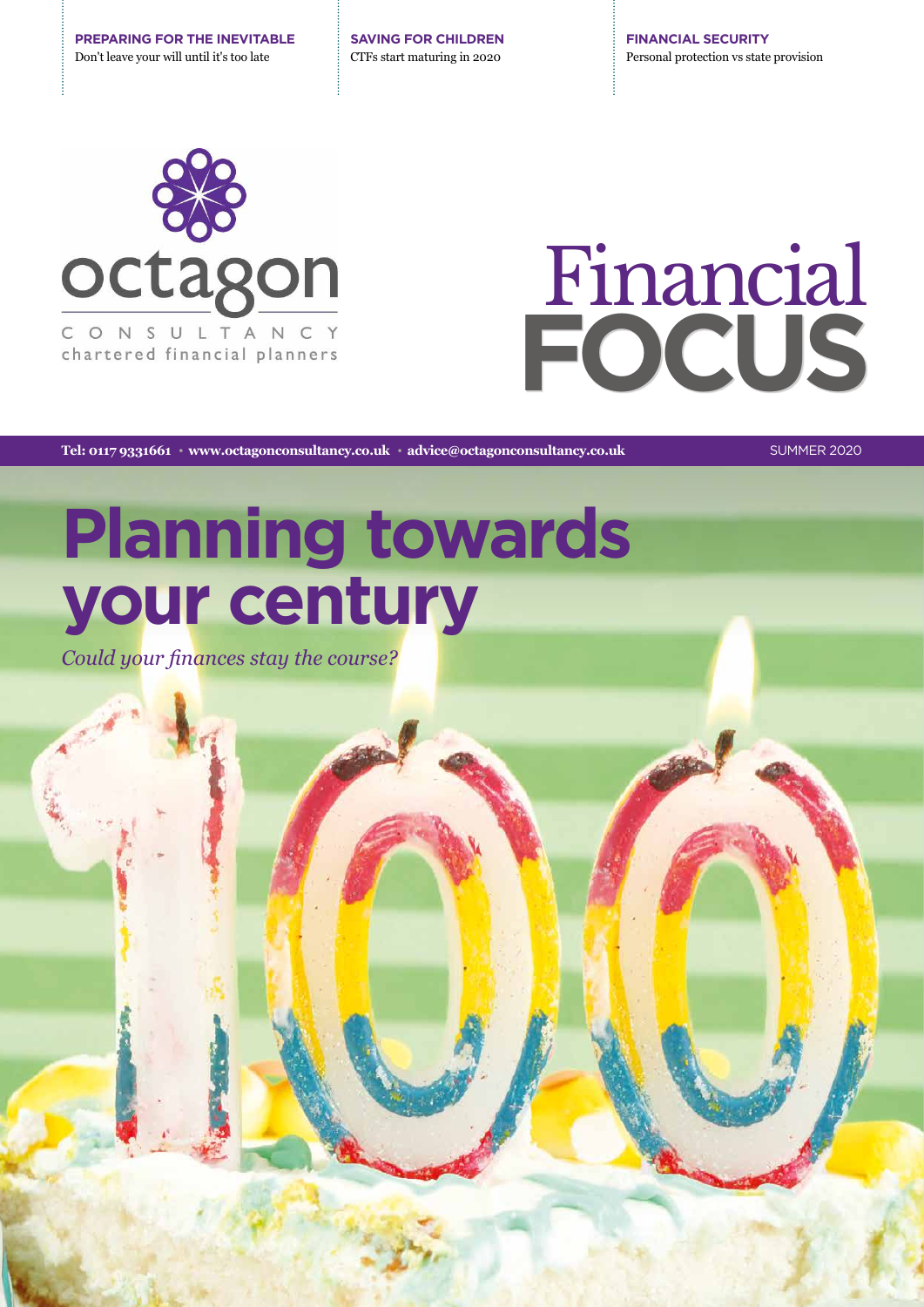

## *In this issue...*

Welcome to our summer newsletter. Noone could have predicted how the last few months have turned out. The disruption to everyday life seems set to continue, with coronavirus lockdown measures easing but still bringing us nowhere near to our to 'pre-Covid-19' lives. The same can be said for the stock markets, which have seen sharp falls; the investment landscape has certainly shifted - if not permanently, then for the forseeable future. This naturally has implications on personal financial planning, savings and investments, protection and pensions. Will-writing and estate planning has also seen a recent increase in demand, for sobering reasons, but the astonishing fund-raising accomplishments of Captain Tom Moore highlight the importance of planning for long and productive later lives. In this edition we bring you an overview on how these globally altered circumstances may impact on your own financial positions.

#### 03

**It will happen to you**

Lockdown prompts a will-writing uptake

#### $04$

**Planning towards your century**

Living longer, active lives requires careful financial planning

#### 05

#### **Tax rises on the way**

Funding the Government's Covid-19 measures will fall on taxpayers

#### 06

#### **Time to review your drawdown plans**

How coronavirus could impact your pension withdrawals

#### $\Omega$

**The kids are alright**

Savings limits for children have doubled as CTFs start maturing this year

#### 08

#### **Leaving it to chance**

Can you afford to rely on State provision?

Cover image: gvictoria/Shutterstock.com

This newsletter is for general information only and is not intended to be advice to any specific person. You are recommended to seek competent professional advice before ng or refraining from taking any action on the basis of the contents of this publication. sletter represents our understanding of law and HM Revenue & Customs practice. © Copyright 4 June 2020. All rights reserved.

#### **2**

#### INVESTMENTS

### **Holding your nerve with your investments**

#### *Hard as it feels, now is the time to try and stay calm.*

There is no disputing the impact of the Covid-19 pandemic. Despite previous coronavirus outbreaks in Asia, such as SARS in 2002, on this occasion it is different. Time now seems to be divided into 'before and after': the old normal and the new socially-distanced reality we are coming to terms with.

These two eras are clearly visible in the global stock markets, most of which fell sharply in March as the virus spread globally, closely followed by lockdowns and economic contraction.

A steady stream of commentary has discussed whether life as we knew it has changed forever, from air travel to working patterns. That perspective of major changes has also extended to suggestions that there has been a fundamental change in the investment world. The scene has certainly altered – at least for now. There has been increased volatility in the values of investments, while businesses have reacted to the new environment in a variety of ways, the most obvious being to reduce dividend payments, which you will probably notice in coming months.

#### **TAKING A LONG VIEW**

However, it is worth trying to take a longer-term view. Think back – if you can – to previous crises, such as the financial crisis of 2007/08, the 9/11 terrorist attacks, the turn-of-millennium dotcom bubble and even the great storm and accompanying stock market crash of 1987. At the time, each of those events felt momentous and a break in history. Now, with the benefit of hindsight, these may even appear as little more than dips on a long-term investment chart. Investors who stayed the course did suffer in the short term, but they benefited in the long term. Those who panicked and sold up may have chosen the worst point to do so, and then faced the difficult decision of when to reinvest.

All we can say with certainty is that 2020 will be remembered as a difficult year for investors, but perhaps just one of many over the life of a portfolio.

B *The value of your investments, and the income from them, can go down as well as up and you may not get back the full amount you invested.* 

*Past performance is not a reliable indicator of future performance.* 

*Investing in shares should be regarded as a long-term investment and should fit in with your overall attitude to risk and financial circumstances.*



Ian Dyball/Shutterstock.com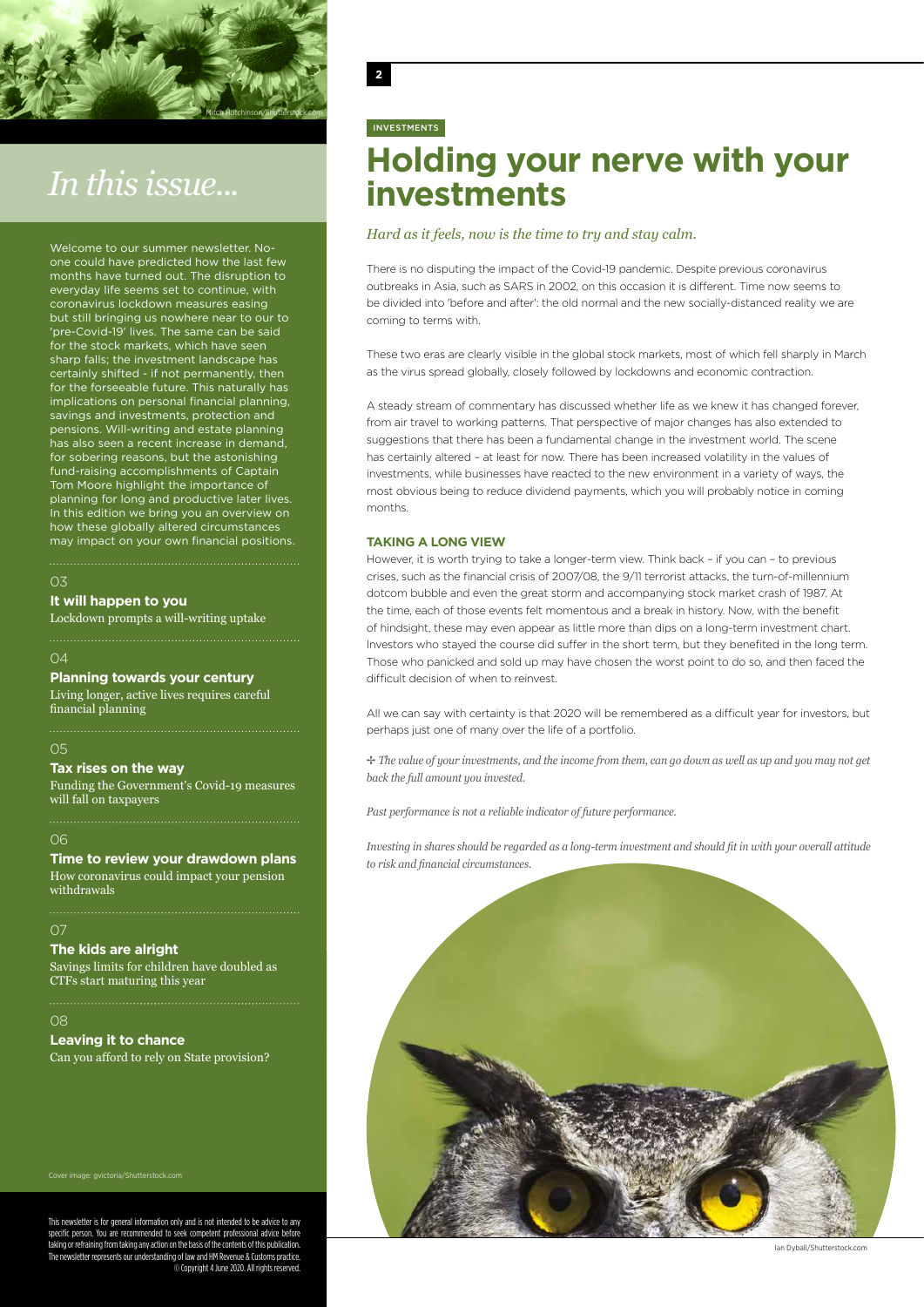

#### *The Covid-19 pandemic has provided many people with an awkward reminder of things they prefer to ignore.*

ey workers have become much more prominent during the coronavirus crisis. The list of 'key' occupations surprisingly included solicitors "acting in connection with the execution of wills". Like many of the other unexpected members of the list, their presence becomes clear once you stop to think about it. K

Some solicitors' firms saw double the normal number of enquiries about will writing just as the lockdown started in March, according to the Law Society. Many people discovered that having a will suddenly moved up their list of priorities from 'do-it-later' to 'do-it-now'. Writing a will forces people to recognise their own mortality, which is why deferral and delay so often sets in. The Covid-19 pandemic has provided enough additional incentive to prompt many people into action.

However, difficulties with last minute solutions are a reminder of why it is much better to prepare in advance. For example, in England and Wales, the Wills Act 1837 requires the signature of the person making the will to be witnessed by two people who are physically present at the signing – video links do not count, according to the Ministry of Justice.

To complicate matters further in a time of social distancing, neither witness should be a

beneficiary under the will, because it would invalidate their entitlement. Northern Ireland takes the same approach, although in Scotland the law only requires a single witness and the rules have been amended to allow for video witnessing.

Over half of the British adult population currently do not have a will. If you are part of that majority, then the rules of intestacy (which vary between the four constituents of the UK) will determine how your estate will be distributed on your death. Whether those rules are appropriate will depend upon your personal circumstances. But you should bear in mind that the intestacy rules do not automatically pass everything to a surviving spouse or civil partner if there are children nor do they make any provision for unmarried partners.

#### **KEEPING CONTROL**

Having a will lets you decide who receives what from your estate and can also control when and how benefits are distributed if you use a trust. For example, you may not want your children to inherit outright at 18.

Ideally your will should form the cornerstone of your estate planning. We can work with you and your legal advisers to develop a structure that meets your long-term goals as tax*Ideally, your will should form the cornerstone of your estate planning...don't file it away and forget it.*

"

efficiently as possible. The inheritance tax rules are particularly relevant at present because various changes look likely to be announced in this autumn's Budget. However, you shouldn't regard these expected tax changes as a reason to procrastinate. In fact, it is more important to act now and review lifetime planning options, which could become less attractive if the proposed reforms currently being considered take effect.

Even if you do have a will, don't file it away and forget it. A will, like any other piece of financial planning, needs to be reviewed regularly to reflect both changes in your circumstances and to tax rules.

B *The Financial Conduct Authority does not regulate will writing, trusts and some forms of estate planning.*

*The Financial Conduct Authority does not regulate tax advice, and tax laws can change.*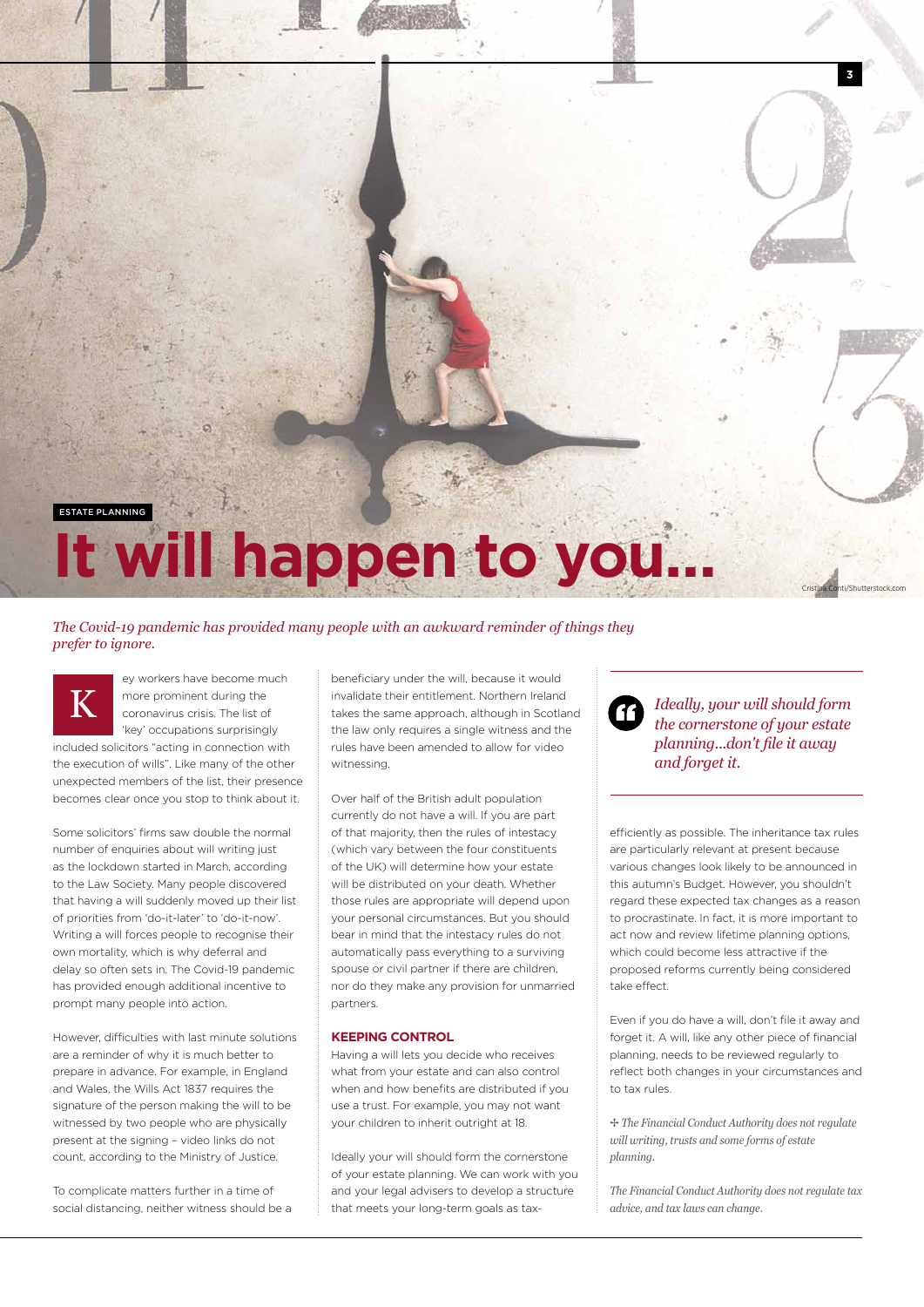FINANCIAL PLANNING

T

## **Planning towards your century**

*The extraordinary fundraising achievements of the 100 year old Captain Tom Moore have highlighted both how long some of us will continue to lead active and fruitful lives, and also how much the quality of such a long life will depend on how well we've planned for it.* 

he number of people who celebrate their 100th birthday has quadrupled in the last 30 years, according to the Office of National

Statistics (ONS). Pre Covid-19 this trend looked likely to continue, with the ONS forecasting that around 19% of all new-born girls (and 14% of all new-born boys) will become centenarians.

The downside of living a long time in retirement is that your finances might not last the course. Most people start the last third of their lives in reasonably good health and with apparently adequate resources. But a long life does not always imply a healthy life. You might well need help with care costs if you were to fall ill or require help with your basic living activities. It is also likely that individuals will have to make a significant contribution towards their care costs in the future.

The other calls on retirees' financial resources may come from their families. The costs of going to university, buying a house, as well as school fees for the youngest relatives could all impact on the solvency of that great institution – the bank of mum and dad, or grandma and granddad. In addition, there could be the need, or at least the desire, to make a dent in a potential inheritance tax bill by making some lifetime gifts.

The traditional three life stages of education, work and retirement have become increasingly blurred as people retrain, set up their own businesses and switch careers for a longer working life. This gradual transition from work to retirement needs to be planned for.

Creating the right mix between investments, pensions and earned income will be key: planning that far ahead is never easy, so professional financial advice should be your first port of call.

If you are drawing up a financial plan to see you through to your late 90s, here are some practical steps to consider:

**Be flexible** Financial plans and your attitude to them should be flexible to cope with unexpected changes. As we've seen recently, stock market falls can impact

on your portfolio and pensions and you may be forced to adjust your plans, such as reviewing the age you intend to start drawing your pension.

- **E** Start saving early The longer your money is invested, the more it should be worth, thanks to the benefits of compound returns. Retirement may seem a long way off if you are in your 20s and 30s, but money put aside now can make a difference to your financial wellbeing in your 70s or 80s.
- **Know what you have** Pensions are probably the cornerstone of your retirement plan, and they offer valuable tax relief. Keep track of

*Most people start the last third of their lives in reasonably good health and apparently adequate resources. But a long life does not always imply a healthy life.*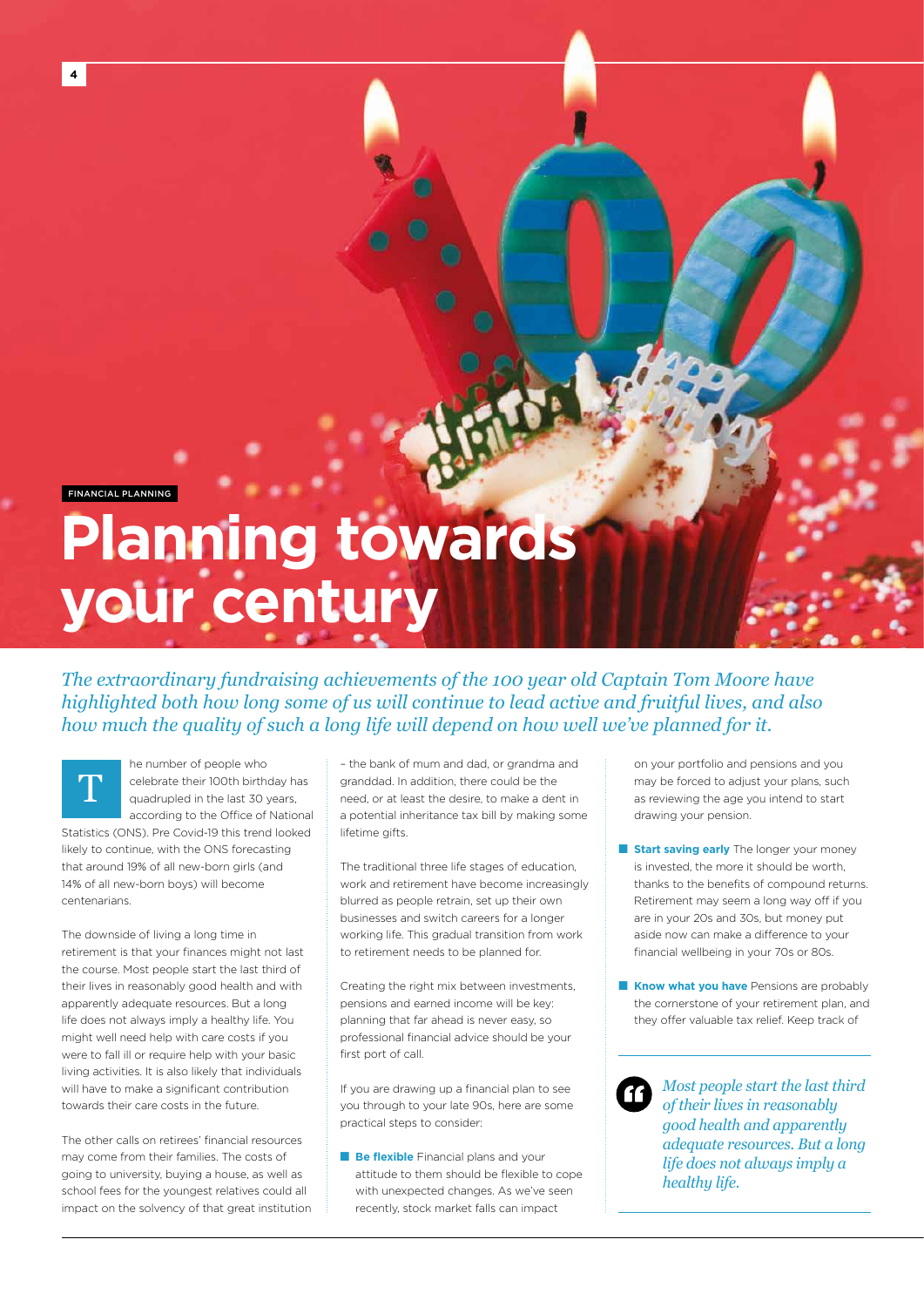

your various pensions and get an up to date valuation of your State pension entitlement.

- **Maximise savings** If you get a pay rise, increase your pension contributions so your savings keep pace with your income. It may be prudent to invest at least some of any windfall, for example from an inheritance rather than spend it all at once.
- **Review your essential bills and additional spending** If you are able to enjoy a healthier and more active later life, you may need more funds for leisure activities or holidays. Judicious cash flow planning can help you gauge how much you may need to save for any given stage.

One lesson we can learn from Captain Tom – there's always scope for something new.

B *The value of your investments, and the income from them, can go down as well as up and you may not get back the full amount you invested.* 

*Past performance is not a reliable indicator of future performance.* 

*Investing in shares should be regarded as a long-term investment and should fit in with your overall attitude to risk and financial circumstances.*

## **Tax rises on the way?**

TAX

*The fallout from Covid-19 has created a large bill for the Government…which ultimately means the taxpayer.*

hen the Chancellor launched the Self-Employed Income Support Scheme, W

he commented that "it is now much harder to justify the inconsistent contributions between people of different employment statuses". The comment was widely seen as a hint that the self-employed could soon face higher national insurance contributions (NICs), bringing the amount they pay closer to the level paid by employees.

A rise in the NICs rate would be unlikely to be the only tax increase. Shortly after Rishi Sunak's announcement, the Office for Budget Responsibility (OBR) revealed an estimate that Covid-19 would lead to the Government borrowing £273 billion in the current financial year. That's almost five times

the figure it had projected at the time of the spring Budget. The Coronavirus Job Retention Scheme has been extended by four months since the OBR's April calculations, so its next borrowing estimate could be over £350 billion.

The Government won the December election with a manifesto commitment that it would "not raise the rate of income tax, VAT or National Insurance". If it keeps to that pledge, then it could be forced to look to areas such as pension tax relief for extra revenue.

Forewarned is forearmed.

B *The value of tax reliefs depends on your individual circumstances. Tax laws can change. The Financial Conduct Authority does not regulate tax advice.*



MemoryMan/Shutterstock.com

Edward Parker/Shutterstock.com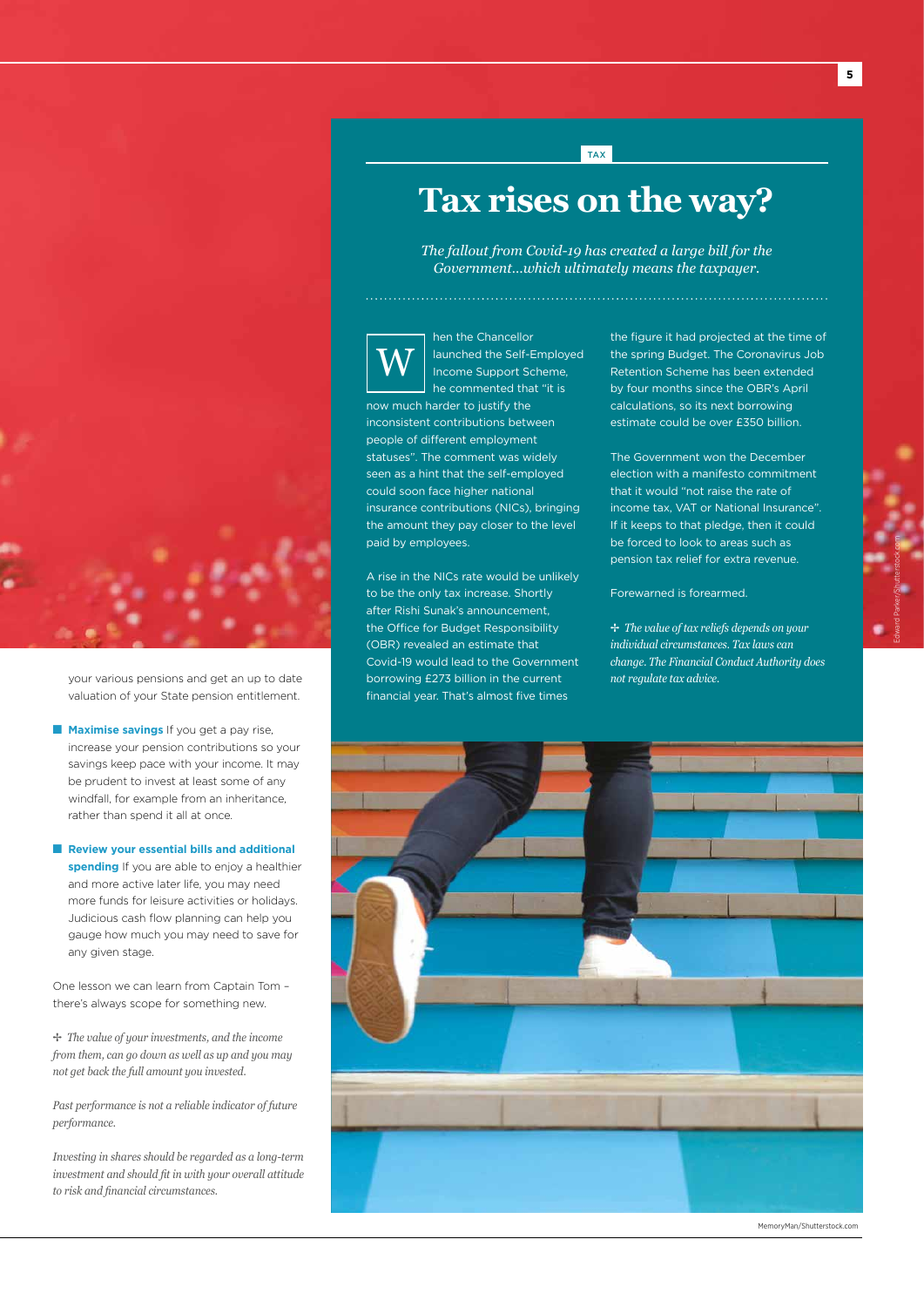#### PENSIONS

T

## **Time to review your drawdown plans**

*Many people may need to reduce the income they are taking from their drawdown pension funds in light of recent falls in the value of their investments resulting from the economic impact of Covid-19.* 

he dramatic initial falls in equity markets were followed by some recovery and were by no means fully reflected in portfolios

that were diversified into bonds and other assets. But there may, of course, be further fluctuations ahead.

The falls have reduced the value of people's pensions, equity ISAs and investment portfolios. For those accumulating savings and contributing regularly to a pension, the general guidance has been to continue contributions and wait for asset prices to recover in the longer term.

The situation can be different, however, if you are taking regular withdrawals from your pension fund or other investments and you may need to review your pension planning.

#### **TAKING WITHDRAWALS**

Withdrawals from pension funds are typically derived from dividends, interest and sales of units in the funds you hold in your pension. That is how you are able to benefit from the total returns of capital and income generated by your pension portfolio. If fund values continue to rise reasonably steadily, the combination of income and capital withdrawals should provide a steady source of income.

But a sudden downturn means you would need to sell more units in your funds to support the same level  $\cap$ of income. The losses would be crystallised and those units por would no longer be in your pension portfolio to bounce back if the market improves  $0<sub>o</sub>$ again.

> The impact on long term values is much greater if the downturn, and the consequent sales of units at lower values, occurs early on in retirement. The technical term for this is 'sequencing risk'.

> > Investors with well diversified portfolios have seen some of their holdings decline much less than other components in the

portfolio. So the overall impact may well be much less than some of the headline figures, and withdrawals may not have a serious effect on future performance. The necessary rebalancing of portfolios may also allow withdrawals to come more from funds that have held up relatively well.

Many investors have some cash reserves that have been set up for such circumstances. If you are in this position, you might feel that it would be preferable to draw now on these cash reserves and wait for a time to make further drawings from your investments.

Under lockdown, our levels of spending have declined with sharp cut-backs on eating out, holidays, clothing and many other purchases. A temporary reduction in expenditure and plans for future spending may be a prudent strategy in the circumstances. There is also the possibility that some taxes are likely to rise soon to cover the costs of the pandemic.

Regardless of how you use your drawdown plan, it is essential to review the income you take from your investments on a regular basis. If fund values have fallen — or simply not grown as much as anticipated — you can act accordingly so that long-term plans are not jeopardised.

B *The value of your investment can go down as well as up and you may not get back the full amount you invested.* 

*Past performance is not a reliable indicator of future performance.* 

*Investing in shares should be regarded as a long-term investment and should fit in with your overall attitude to risk and financial circumstances.*

Alina Kvaratskhelia/Shutterstock.com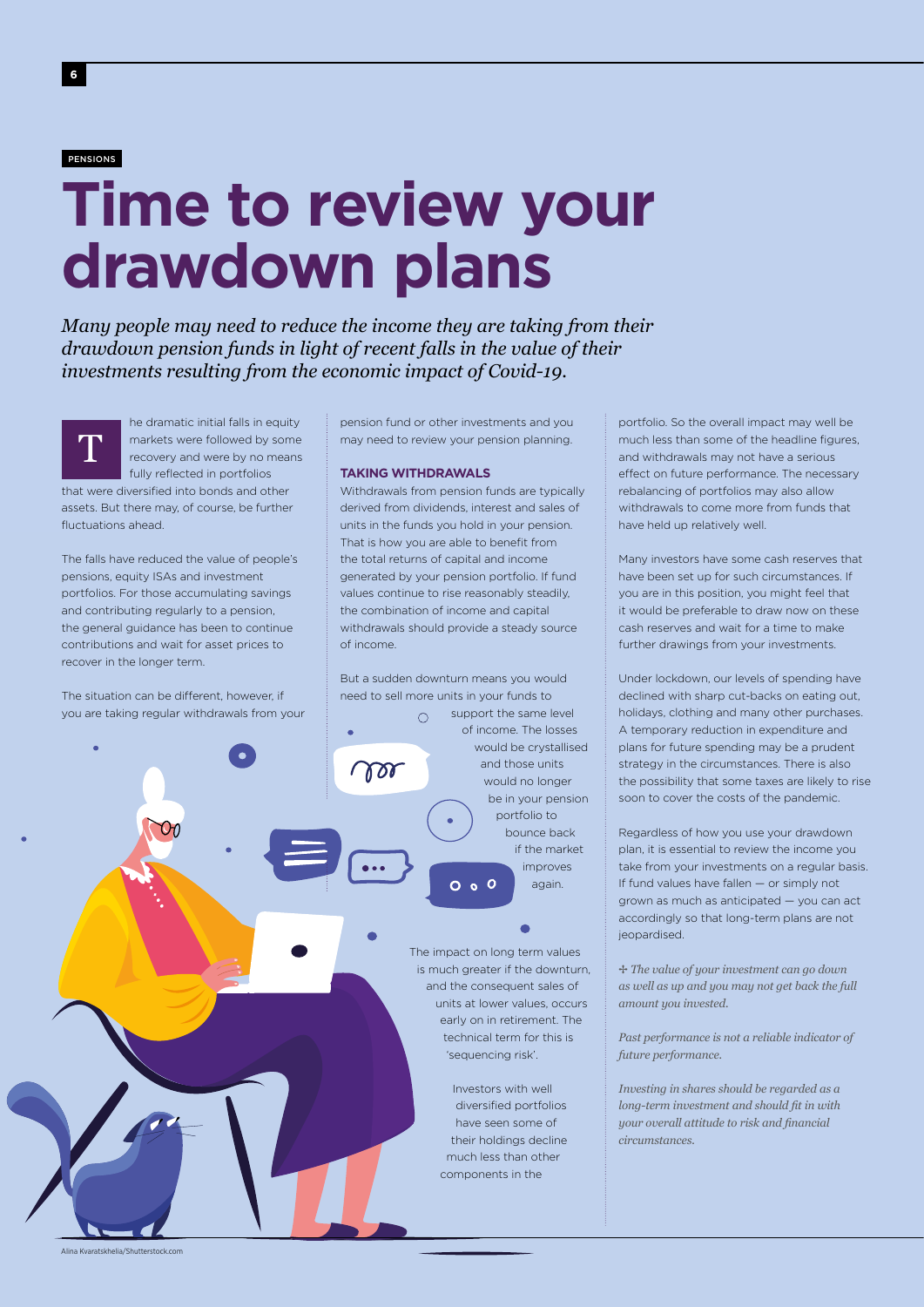## **INVESTMENTS The kids are alright…**

*The first Child Trust Funds (CTFs) are due to mature this September, giving those who turn 18 in that month access to a useful nest egg.* 

T

The Chancellor has more than doubled, to £9,000, the amount that can now be saved into a CTF, and its replacement the Junior ISA

(JISA). Parents and other family contributors now have the opportunity to contribute more towards younger family members' savings. Both CTFs and JISA plans can be cashed in by children who have them from their 18th birthday.

The value of CTF plans will vary considerably. Some families will have made substantial contributions over the years, and there may be further investment growth on top. Others will find that this 'trust fund' contains just the initial payment made by the government when they were launched in January 2005. All children born between 1 September 2002 and 2 January 2011 were eligible.

Parents initially received a £250 payment from the government to invest in either a cash or



*Although the tax benefits are the same, interest rates paid on cash JISAs are higher than on the older CTFs and there is more product choice.*

stocks and shares CTF plan (lower income families received a £500 payment). However, this was later cut to just £50 before the scheme was withdrawn in 2011. CTFs were then replaced by JISAs, although contributions could continue for existing CTFs. JISAs didn't come with any 'free' money from the government, but the annual savings limits have increased regularly over the years.

A child can't have both a CTF and a JISA. However, it is possible to transfer a CTF into a Junior ISA. Although the tax benefits are the same, interest rates paid on cash JISAs are higher than on the older CTFs. There is also more product choice.

#### **SAVING TAX FREE**

With each of these accounts, savings can roll up in a tax-free environment, as there is no income tax to pay on any interest earned (in cash holdings), or capital gains tax (CGT) to pay on investment returns. For those able to save more substantial sums this may be a benefit. It's also worth noting that parents and grandparents can make contributions into these accounts on top of their own ISA limits.

Neither child nor parent can access these funds before the child's 18th birthday, at which point a JISA rolls into a standard ISA in the child's

name. Those with CTFs can roll their money over into an ISA at this point too, if they don't want to cash in these savings. This may be the preferred route that parents wish to encourage.

**7**

For most young adults, coming into these savings may be their first experience of managing substantial sums, so it's worth discussing with them in detail. There are likely to be short term calls on the funds for higher education or other costs, but there are additional saving options such as personal pensions. These may seem a very long term investment indeed for an 18 year old, but the earlier savings start to build, the better.

B *The value of your investments can go down as well as up and you may not get back the full amount you invested. Past performance is not a reliable indicator of future performance.* 

*The tax efficiency of ISAs is based on current rules. The current tax situation may not be maintained. The benefit of the tax treatment depends on individual circumstances. Investing in shares should be regarded as a long-term investment and should fit in with your overall attitude to risk and financial circumstances.*

*The value of tax reliefs depends on your individual circumstances. The Financial Conduct Authority does not regulate tax advice, and tax laws can change.*